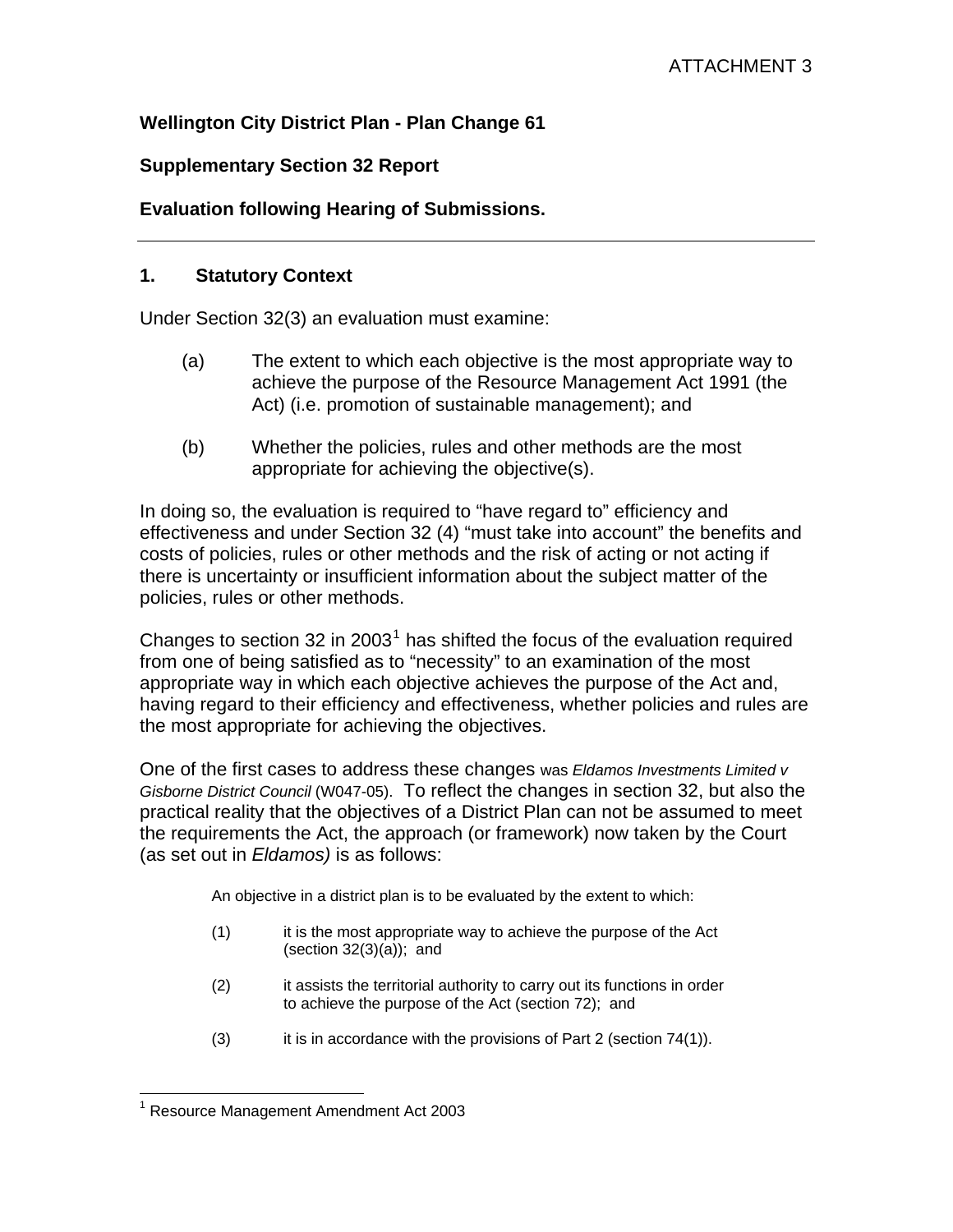- (1) It is the most appropriate way to achieve the objectives of the plan (section  $32(3)(b)$ ); and
- (2) It assists the territorial authority to carry out its functions in order to achieve the purpose of the Act (section 72); and
- (3) It is in accordance with the provisions of Part 2 (section  $74(1)$ ); and
- (4) (If a rule) it achieves the objectives and policies of the plan (section 76(1)(b)).

### **2. Objectives**

In the case of Plan Change 61, no new objectives are proposed, therefore the need for the evaluation in (a) above does not arise.

The District Plan has an identical objective for both the rural and residential areas as follows;

 "*To maintain and enhance natural features (including landscapes and ecosystems) that contribute to Wellington's natural environment."* (Rural Objective 14.2.5 and Residential Objective 4.2.5)

The Plan Change therefore has no effect on this Objective, which clearly assists the Council with its functions in order to achieve the purpose of the Act, and is in accordance with the provisions of Part 2.

### **3. Recommended Policy 4.2.5.5.**

An existing Residential Area policy relevant to the above objective is as follows:

 *"Policy 4.2.5.4 Encourage retention of existing vegetation, especially established trees and existing native vegetation."* 

A new policy relevant to the above objective is recommended to be included for the land that is subject to the Plan Change as follows:

 *"Policy 4.2.5.5 Ensure that any subdivision or development, including vegetation clearance, earthworks, and construction, alteration and addition to buildings and structures on land identified in Appendix 26 to Chapter 5, is developed and designed in a way that will respect and integrate with the ecological and landscape values of the land."*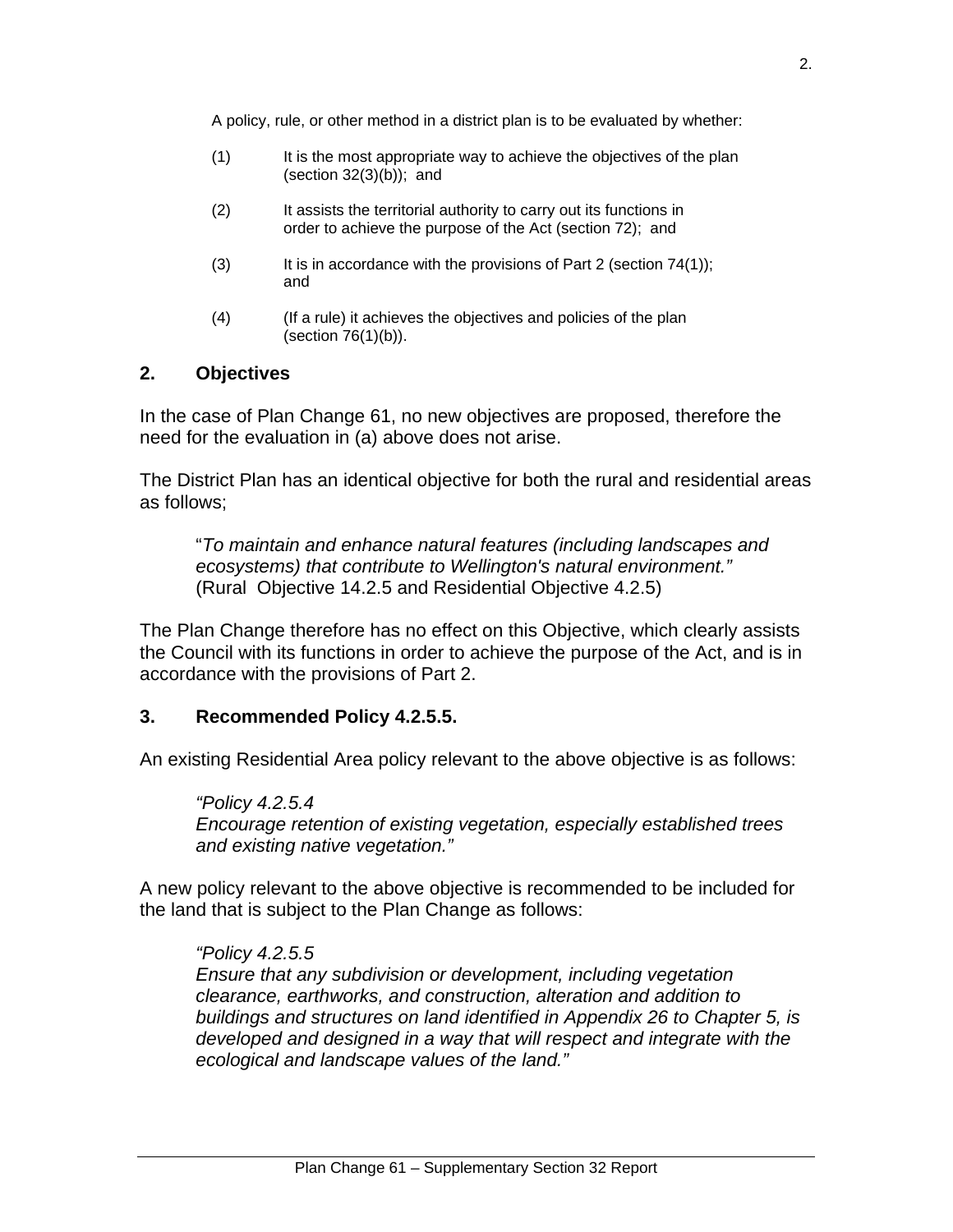### *Evaluation*

The options to be evaluated are whether to have the recommended additional policy or to have no additional policy.

In general terms, a site specific policy as recommended has more direction than the existing Policy 4.2.5.4. By containing a greater degree of specificity than the existing policy the proposed additional policy will be more effective and efficient in the manner in which it achieves Objective 4.2.5 and other related objectives of the District Plan than having no such additional policy.

The recommended policy will be more effective in achieving Objective 4.2.5 than having no specific policy because it covers the broad range of activities that can occur on the land and links those activities to the protection of the ecological and landscape values of the land.

The recommended policy will be more efficient in achieving Objective 4.2.5 than having no specific policy because it gives more certainty to resource users and the community as to the manner in which the Objective is to be achieved.

There will be environmental benefits in having the recommended policy rather than no policy because of the increased specificity given to the relationship between the physical development of the Plan Change land and its ecological and landscape values.

There will be environmental costs associated with the loss of significant vegetation and habitat if the recommended policy is not adopted and reliance is placed on a more general and less effective policy such as Policy 4.2.5.4.

There will be economic costs on resource users associated with the recommended policy as a result of its specificity and potentially increased intervention in any development of the Plan Change land.

The social costs and or benefits of adopting the recommended policy as opposed to reliance on a more general and less effective policy will relate to the community perception of the balance between the provision of additional housing stock and the protection of ecological and landscape values. In this respect, submissions from land owners both within and outside the Plan Change land also referred to the significant ecological and amenity values of the vegetation and habitat, and that it should be protected from development. On balance, housing stock can be developed on land that does not have the same ecological and landscape values as the Plan Change land, whereas these values will be reduced if development is not managed.

The risk of not acting on the basis of uncertainty as to the quality and/or significance of the values that are sought to be protected by the recommended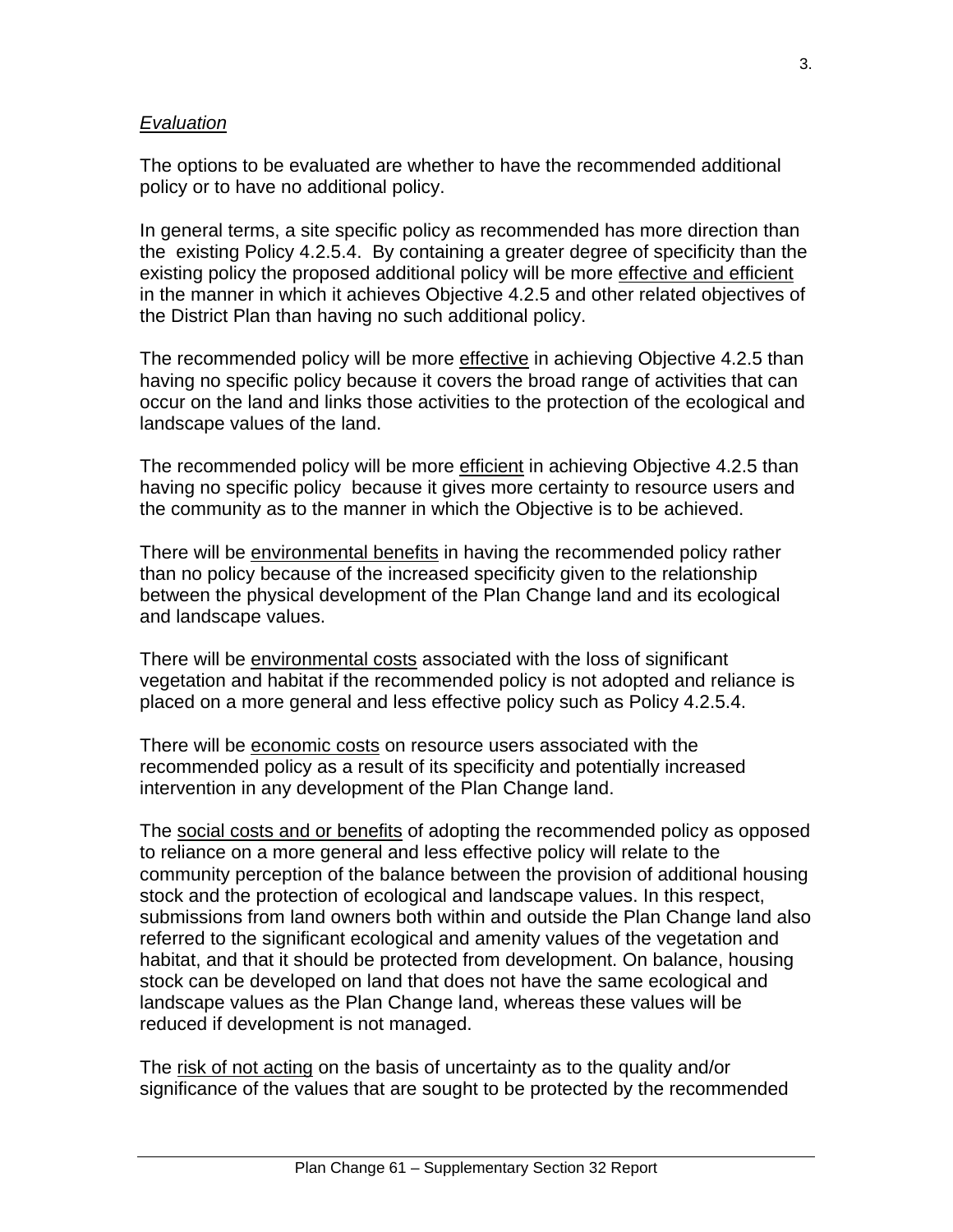policy are moderate given that reliance on existing Residential Area Objectives and Policies alone may not provide the guidance required when resource consent applications for development are considered.

### *Conclusions as to Recommended Policy*

- 1. Having regard to the above, the recommended policy is the most appropriate way to achieve the objectives of the plan.
- 2. By requiring that physical development of the land *"will respect and integrate with the ecological values of the land"*, the policy is directly related to the Council's functions under section 31 of the Act.
- 3. The proposed policy is also in accordance with the provisions of Part 2 of the Act, specifically section  $6(c)$  and sections  $7(c)$ ,  $7(d)$ ,  $7(f)$  and  $7(g)$ .

### **4. Recommended Rules**

In summary the recommended rules provide for:

 As a Permitted Activity - a small amount of vegetation clearance around existing dwellings to cater for ongoing management of residential activities associated with those dwellings, including additions and alterations.

 As a Discretionary Activity (Unrestricted) - any subdivision, use or activity, including the construction, alteration of, and addition to buildings or structures, that is not a permitted activity, subject to the following standards and assessment criteria:

### **Standards**

- The location of new residential buildings and residential structures and the construction of new driveways shall be in accordance with the 'indicative residential building sites' and 'indicative driveways' identified in Appendix 26. Each building site (excluding driveways) shall not exceed  $250m^2$ .
- No more than one household unit shall be permitted on each of the 'indicative residential building sites' as identified.
- An Earthworks Management Plan shall be provided in respect of any proposed subdivision, use or building development.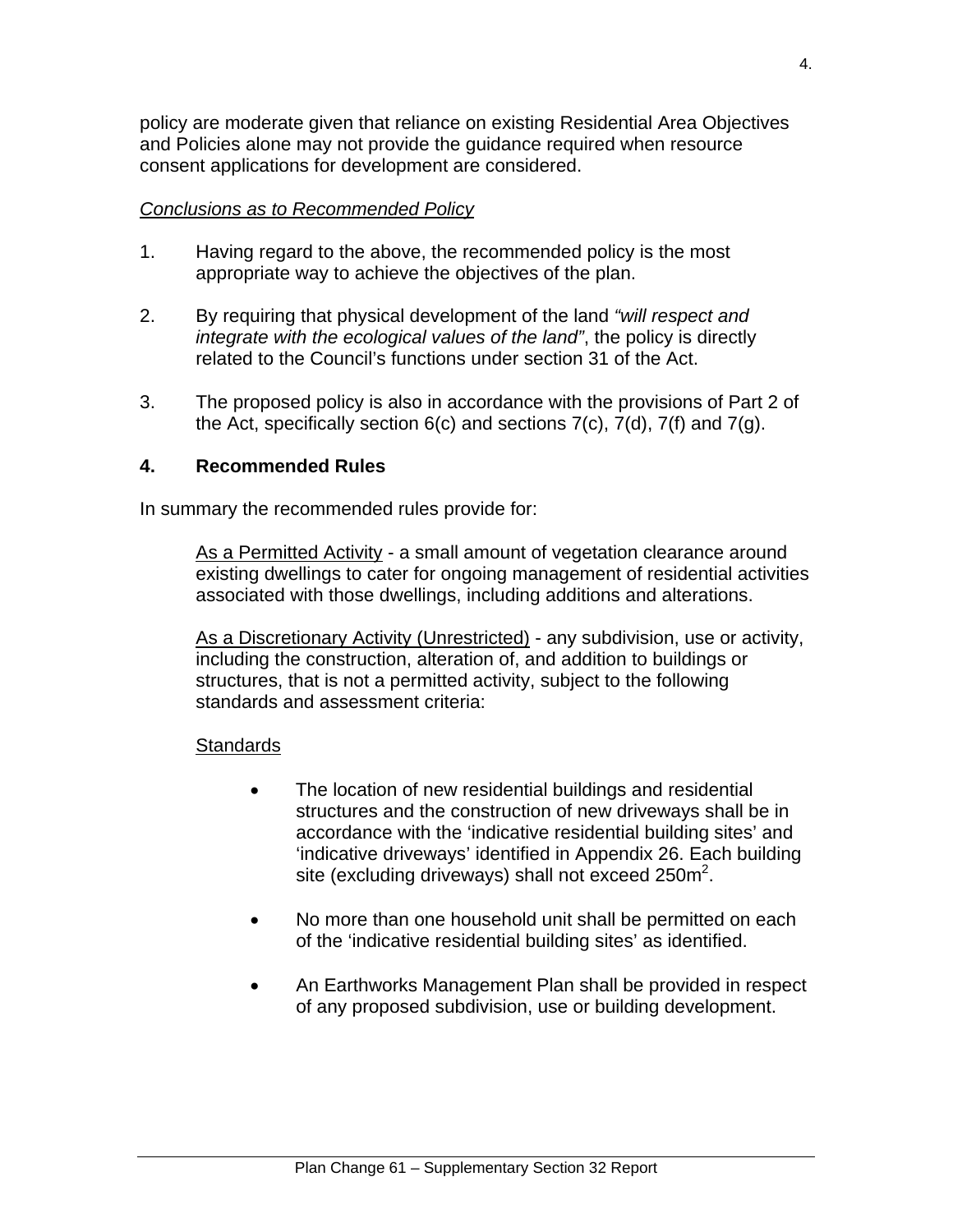# Assessment Criteria

- The extent to which the development minimises the amount of vegetation removal and earthworks beyond the indicative residential building sites. This should involve consideration of alternative access, earthwork and vegetation clearance options where relevant.
- The environmental effects caused during the construction phase
- The proposed remediation measures employed during and after completion of the works and the timeframe for giving effect to these.
- Whether traffic, parking and site access issues are adequately addressed through the design of the proposal.
- Whether proposed allotments and subsequent development within those allotments are capable of accommodating permitted activities in general compliance with the relevant District Plan rules.
- The extent of compliance with the relevant parts of the Code of Practice for Land Development.
- The requirements of section 106 of the Act.

# **5. Rule Evaluation**

### *Appropriateness*

The appropriateness of the Recommended Rules is evaluated against:

- the existing Rural zone provisions where only one dwelling per property is permitted; and
- the more intensive development sought to be incorporated into the Plan Change by submitters 96 and 97.

By way of comparative analysis, as set out in Table 1 attached, the recommended Rules are the most appropriate way of meeting the objectives of the District Plan because they strike an appropriate balance between the residential capacity of the Plan Change land and the need to protect indigenous vegetation and habitat with high ecological and landscape values that the community regards as significant.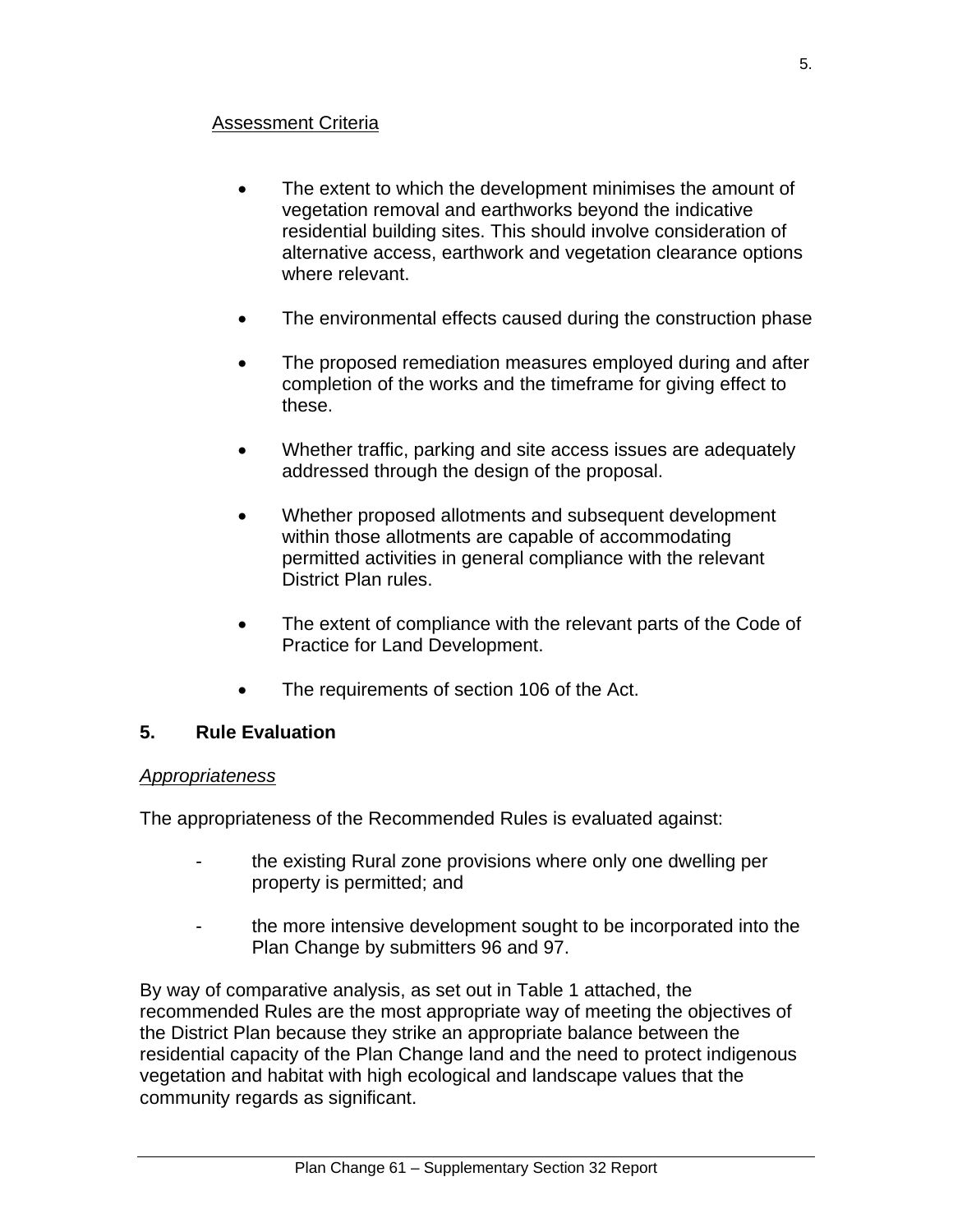This is more appropriate than retaining the existing Rural Area rules that have no indigenous vegetation removal controls and allow a range of rural activities without resource consent that could irreversibly damage and/or destroy the ecological and landscape values of the land. The existing Rural area rules therefore do not achieve the Rural Area Objective 14.2.5 - "*To maintain and enhance natural features (including landscapes and ecosystems) that contribute to Wellington's natural environment."*

The Recommended Rules are also more appropriate than the Rules for the Plan Change proposed by submissions 96 and 97 which request a more intensive level of allowable residential development within 11A Huntleigh Park Way and 83 Heke Street which will result in the loss of a greater amount of indigenous vegetation, particularly vegetation that has been identified as "highly ecologically significant". The resultant loss of vegetation and ecological and landscape values is less likely to achieve Objective 4.2.5 - "*To maintain and enhance natural features (including landscapes and ecosystems) that contribute to Wellington's natural environment"-* than the recommended Rules.

# *Council's Functions*

The Recommended Rules will assist the Council to achieve the integrated management of the effects of the use, development, or protection of land and associated natural and physical resources of the district pursuant to its functions under section 31. In addition they will control the adverse effects of residential use and development of the land and assist with the maintenance of indigenous biological diversity.

The control of subdivision is one method that can be used to carry out the Council's functions. Other methods include District Plan Rules.

# *Part 2 of the Resource Management Act 1991*

The Recommended Rules are in accordance with Part 2 of the Act. The Plan Change as a whole, and the Recommended Rules in particular, promote sustainable management of the natural resource of ecologically significant vegetation and the landscape in which it is set by managing the development of the land.

Additional residential development of the Plan Change land to the degree provided for by the rules meets the enabling provisions of section 5 while protecting the indigenous vegetation and habitat for future generations, safeguarding the life-supporting capacity of the ecosystem and avoiding and/or mitigating potential adverse effects on the environment.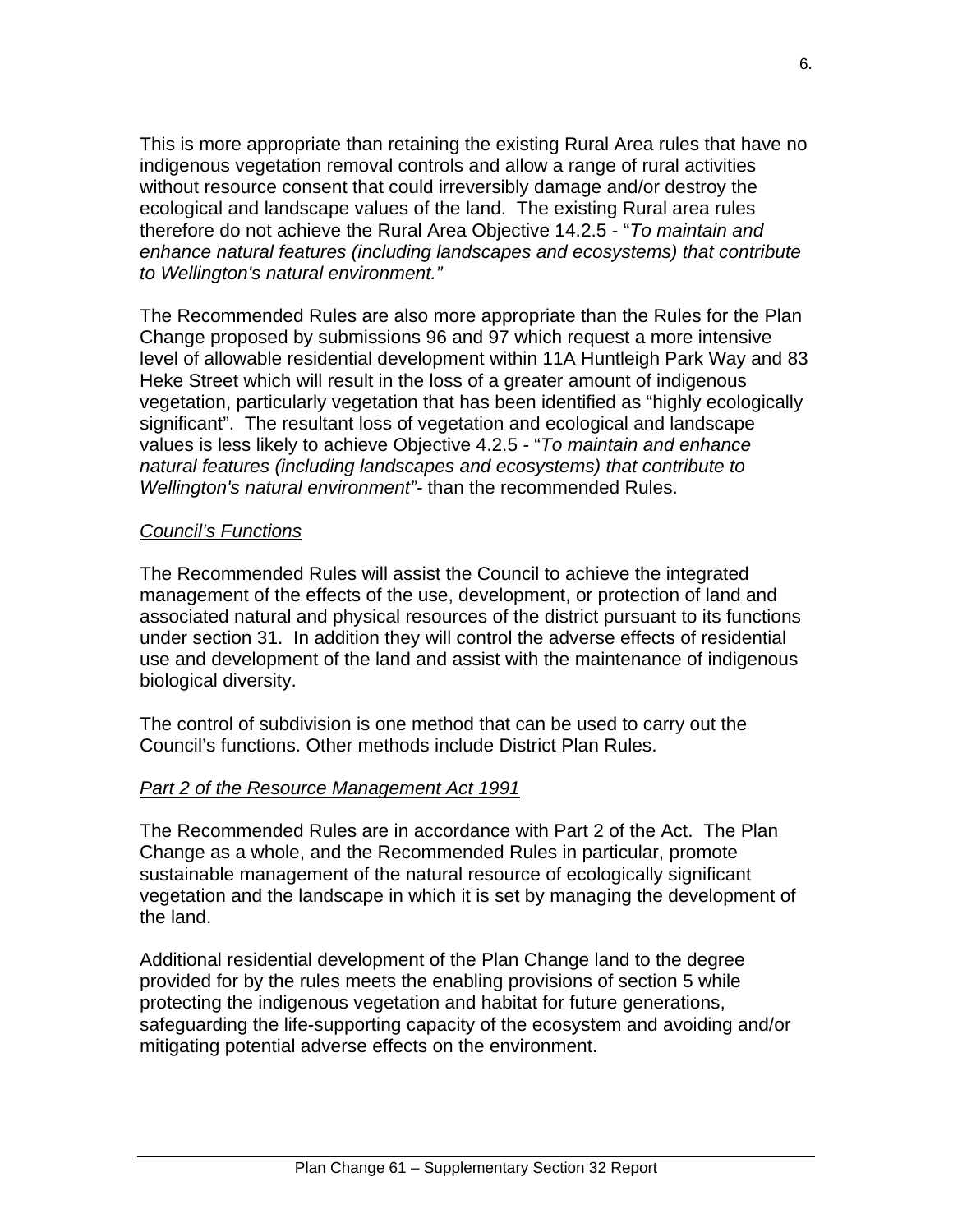The protection of significant indigenous vegetation and habitat in recognised and provided for in accordance with section 6(c) and particular regard has been had to the matters set out in section  $7(b)$ ,  $(c)$ ,  $(d)$ ,  $(f)$ , and  $(g)$ .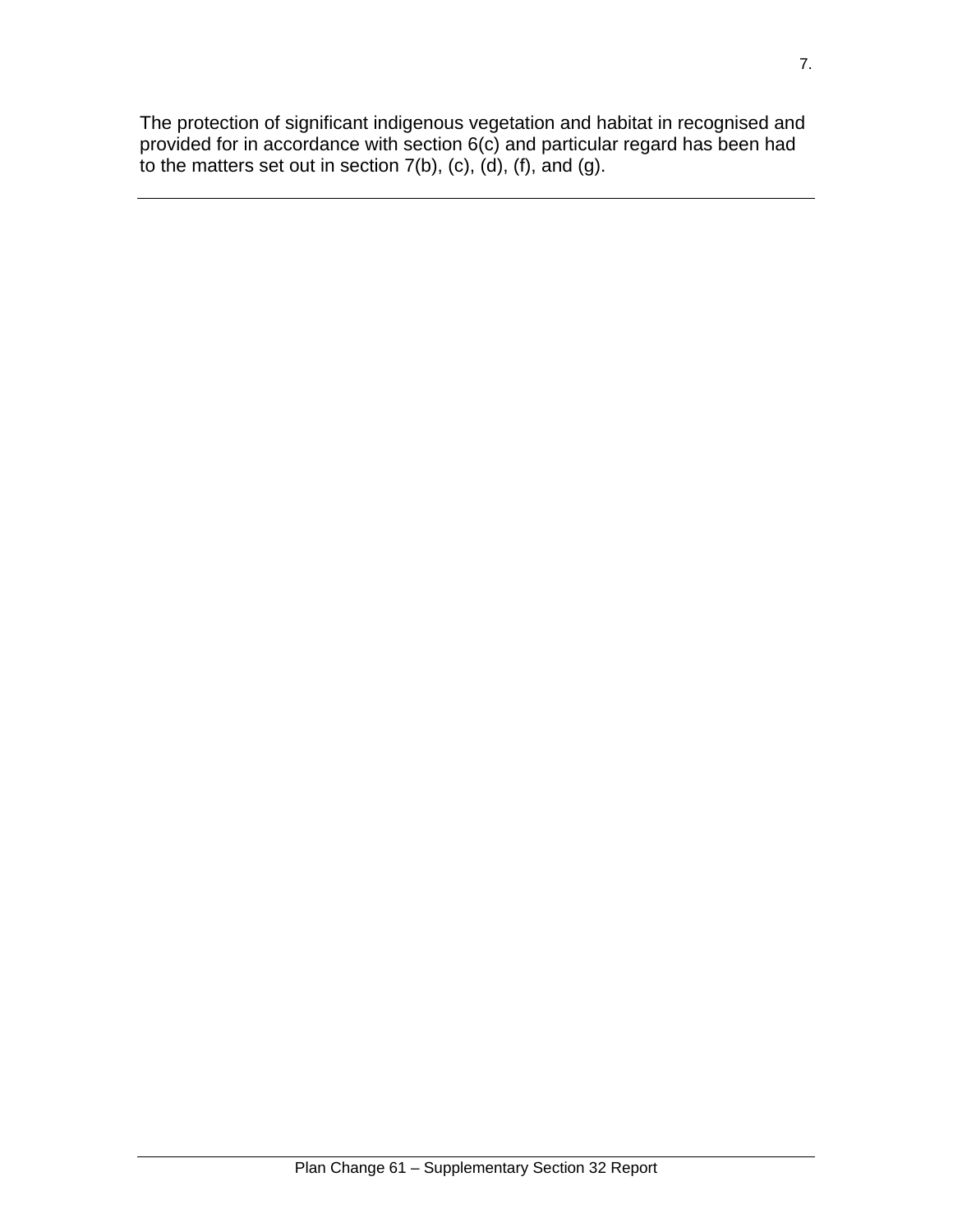| Plan Change 61 - Supplementary Section 32 Report - Table 1 |                                                                                                                                                                                                                                                    |                                                                                                                                                                                                                                                                                                                                                             |                                                                                                                                                                                                                                                                                                                                                                                                                                                    |  |
|------------------------------------------------------------|----------------------------------------------------------------------------------------------------------------------------------------------------------------------------------------------------------------------------------------------------|-------------------------------------------------------------------------------------------------------------------------------------------------------------------------------------------------------------------------------------------------------------------------------------------------------------------------------------------------------------|----------------------------------------------------------------------------------------------------------------------------------------------------------------------------------------------------------------------------------------------------------------------------------------------------------------------------------------------------------------------------------------------------------------------------------------------------|--|
|                                                            | <b>Existing Rural Zone</b>                                                                                                                                                                                                                         | <b>Recommended Rules</b>                                                                                                                                                                                                                                                                                                                                    | <b>Submissions 96 and 97</b>                                                                                                                                                                                                                                                                                                                                                                                                                       |  |
| <b>Environmental</b><br>costs                              | Has the potential to result in high<br>environmental costs through loss of<br>significant vegetation and habitat and<br>through significant adverse effects of<br>permitted rural activities on the ecological<br>and landscape values of the land | Environmental costs are low to moderate as a<br>result of the limitations on residential capacity,<br>the identification of building sites in the less<br>ecologically significant vegetation and the<br>limitations on vegetation clearance. Some<br>environmental effects beyond individual sites.                                                        | Environmental costs are moderate to<br>high as a result of higher residential<br>capacity and the identification of<br>building sites in highly ecologically<br>significant vegetation and habitat and the<br>potential for more vegetation to be<br>cleared. Potential adverse effects on<br>Huntleigh Park Forest. Greater<br>environment effects beyond individual<br>sites due to development densities.                                       |  |
| <b>Environmental</b><br>benefits                           | Provides clarity that no further residential<br>development is permitted on all but one<br>lot in the Plan Change area                                                                                                                             | Highly ecologically significant indigenous<br>vegetation areas are protected from<br>development; limitations are placed on amount<br>of indigenous vegetation that can be removed;<br>environment will benefit from silt and erosion<br>control through earthworks management plan.                                                                        | Certainty regarding vesting in Council or<br>covenanting of areas of indigenous<br>vegetation and habitat.                                                                                                                                                                                                                                                                                                                                         |  |
| <b>Economic costs</b>                                      | Compliance costs for land owners of<br>making applications for resource consent<br>due to inappropriate zoning                                                                                                                                     | Opportunity costs for land owners through<br>limitations on residential development.<br>Compliance costs in obtaining and processing<br>information and applying for resource consents<br>for discretionary activities.<br>Development costs per dwelling likely to be<br>high.<br>Costs for third parties in participating in<br>resource consent process. | Opportunity costs for some land owners<br>through limitations on residential<br>development.<br>Compliance costs in obtaining and<br>processing information and applying for<br>resource consents for discretionary<br>activities.<br>Costs for third parties in participating in<br>resource consent process.                                                                                                                                     |  |
| <b>Economic benefits</b>                                   | Allows owner of vacant lot to develop<br>one dwelling and carry out a range of<br>rural activities                                                                                                                                                 | Allows owners of most lots to develop and<br>capitalize on an additional residential site.<br>Allows owner of vacant site to develop and<br>capitalize on two residential sites.<br>Allows all owners to carry out minor building<br>additions and vegetation clearance without the<br>need to obtain a resource consent.                                   | Allows owners of most lots to develop<br>and capitalize on an additional<br>residential site. Allows owner of vacant<br>site to develop and capitalize on multi-<br>unit residential development. Allows<br>owner of 83 Heke Street to develop and<br>capitalize on two additional residential<br>sites. Allows most owners to carry out<br>minor building additions and vegetation<br>clearance without the need to obtain a<br>resource consent. |  |